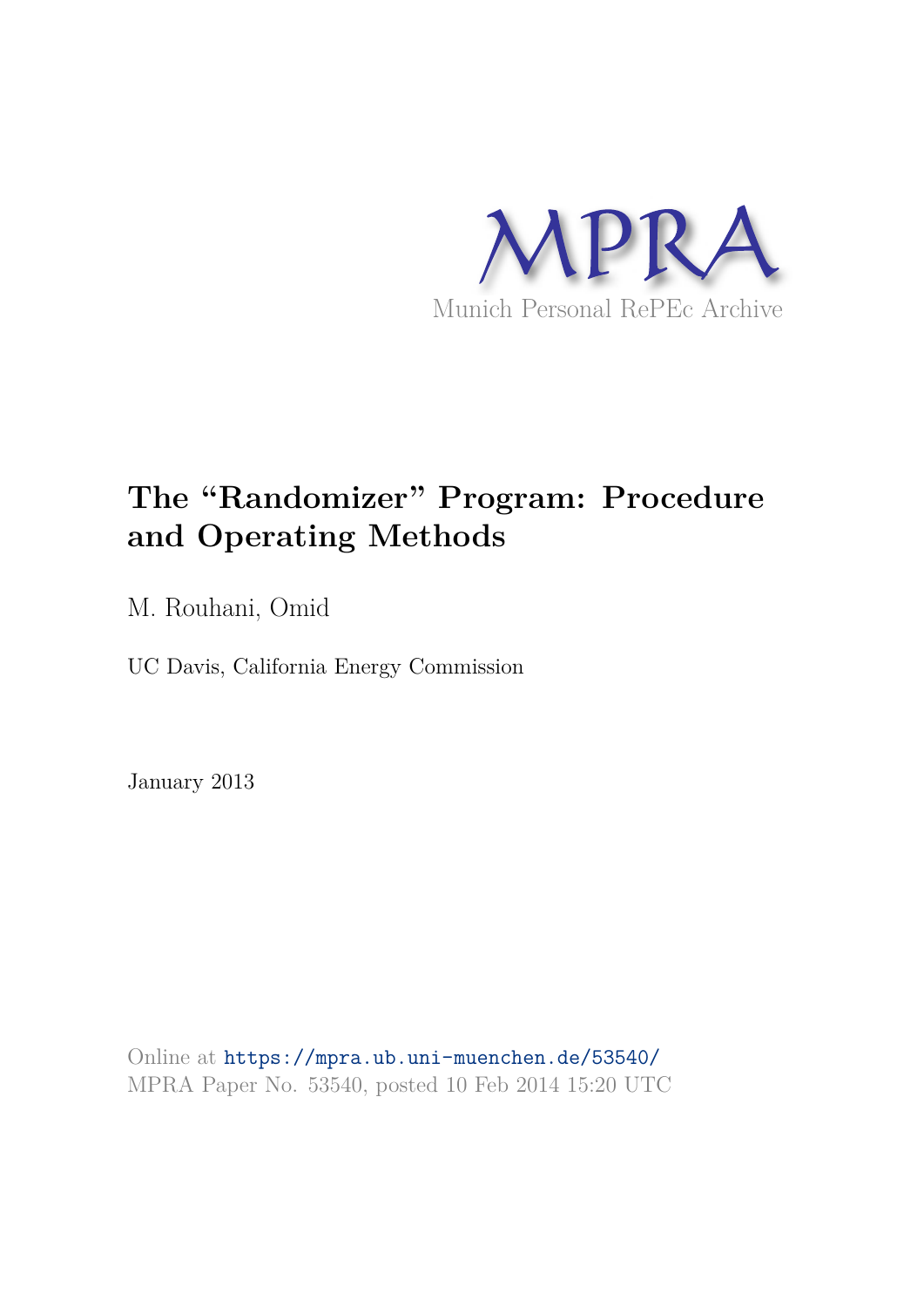# **The "Randomizer" Program: Procedure and Operating Methods**

Omid M. Rouhani<sup>1</sup>

<sup>1</sup> Corresponding Author, School of Civil and Environmental Engineering, Hollister Hall, Cornell University, Ithaca, NY, 14853, USA.; Email: [om67@cornell.edu,](mailto:om67@cornell.edu) Tel: +1 530 204 8576

# **ABSTRACT**

This report provides a detailed explanation of the "Randomizer" program. The "Randomizer" program calculates the benefits of Electric Program Investment Charge (EPIC) research projects by estimating the effects of the projects on some of the parameters incorporated in the RPS Calculator. The "Randomizer" program is written in the VB environment inside an Excel spreadsheet. The program determines the random effects of EPIC projects on the model's parameters. Values for the effects on the parameters are drawn repeatedly from one of the few statistical or empirical distributions. Once a set of values are drawn for all the involved parameters, the modified RPS Calculator is run. The main modification is related to the demand responsiveness to electricity prices. Finally, changes in electricity prices, carbon emissions, and renewable portfolios from the base case (without EPIC projects) are reported as the outputs of the program.

#### **RPS CALCULATOR MODEL**

The RPS Calculator (RPS Calculator website, 2012) is a Microsoft Excel spreadsheet-based model developed to select renewable resources needed to meet the RPS target(s), aggregating the renewable costs and performance data.

The RPS calculations start with a statewide calculation of the renewable resources that California utilities must procure between 2008 and 2020 to meet a predetermined RPS target by 2020. The resources needed are then calculated as the total required quantity of renewable energy in 2020 minus the actual renewable generation claimed by California utilities in 2007.

Projects are ranked and using a project scoring system. The project scores are based on a combination of cost, environmental, and commercial considerations. Then, for each zone, resources and projects are organized into bundles according to their scores and transmission constraints. The procedure continues until the specified RPS target is met.

Based on the mentioned procedure, the RPS Calculator estimates California's annual electricity expenditures and portfolios of renewables from 2009-2020 under each scenario (Rouhani et al., 2013).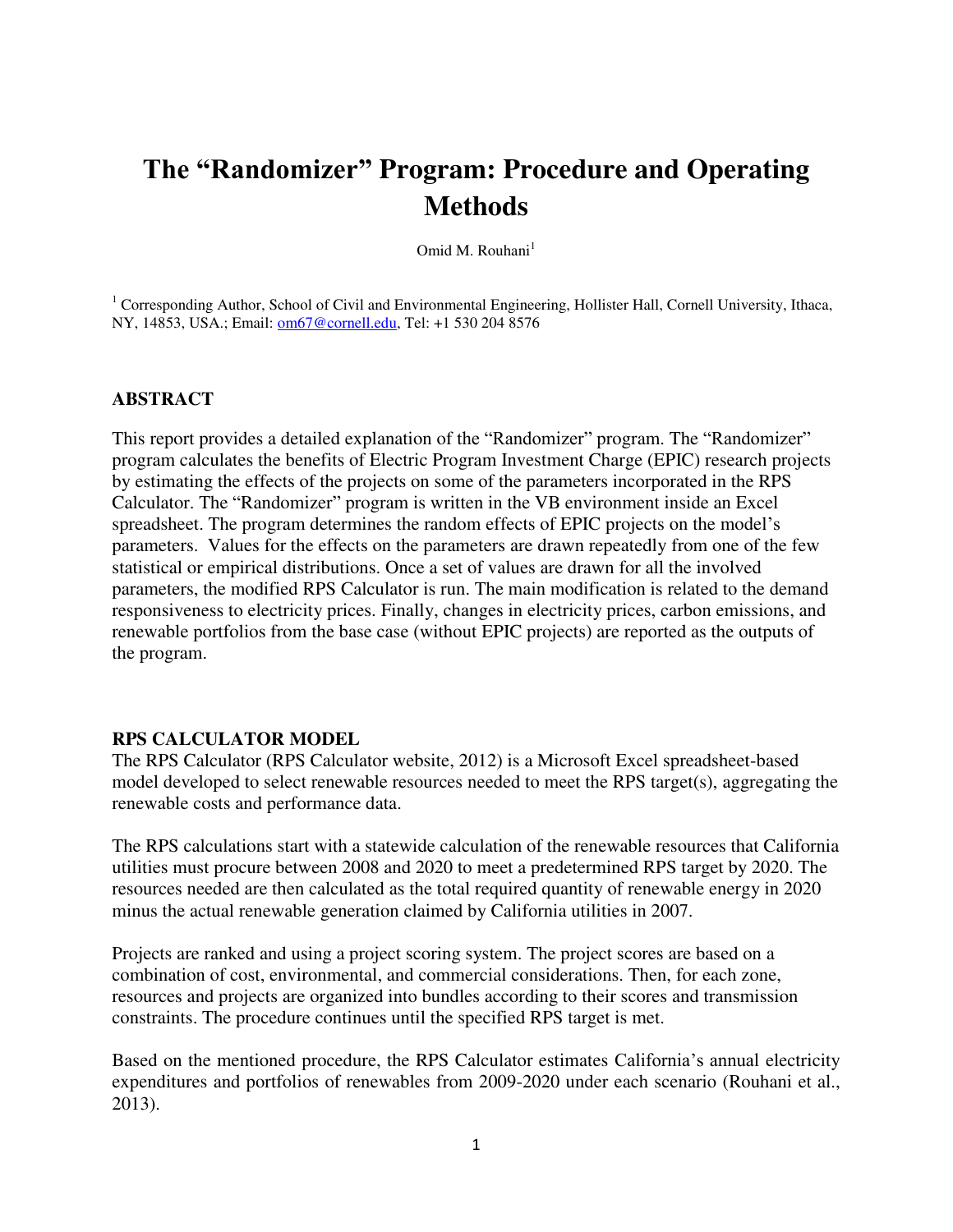The "Randomizer" program uses the RPS Calculator as its basic model. Two major modifications are applied to the RPS Calculator. First, electricity demand is incorporated as fixed forecasts adopted from the CEC (2009) study with different basic assumptions (Results in inconsistency). Our model incorporates short-run and long-run demand functions, that are responsive to prices, and estimates the demand endogenously. Second, all the parameters/ inputs of the RPS Calculator can be randomized, and changes in the parameters can be made using various distributions.

This report explains the way to run the program, the used method for applying the above mentioned changes, the VB code written for this purpose, and the computation time needed for running the program.

# **HOW TO RUN THE "RANDOMIZER" PROGRAM**

The first step to running the program is to "enable Macros". To do this, click the "Options" button once the "Security Warning, Macros have been disabled" text appears. The text appears every time you open the Excel file. Then, choose "Enable this content". Now, the VB macros can be viewed or run.

The program can be run using two different methods. The first is to click the "Run Randomizer Model" button inside the "PIER Instructions" sheet. Before running the model, you should add all Epic Projects and parameters affected by the EPIC projects and all project information needed for performing the run.

The second method is to run the program by opening the VB code. To do this, you should choose the "View" tab in the Excel file, click the "Macros" (right side of the window), and select "View Macros." A new window pops up listing all the VB macros that have been created for the model. The program/macro created for our purpose is called "Randomizer". You can choose to "Step into" or "Run" the macro. When it is running, the "Randomizer" macro makes use of all the other macros. If you choose to step into the macro, the "Randomizer" code will be opened. Then, you can run the model inside the VB environment (using the Run tab or by clicking ). The benefit of choosing the second method is that in addition to running the model, you can see the code and make necessary changes to it.

# **PROCEDURE**

Figure 1 shows the different steps of the "Randomizer" Visual Basic (VB) program. The program is organized in seven different steps:

Step 1: Declare/Define main parameters.

Step 2: Input the number of draws-to-make (ND) & define the main sheets.

Step 3: Clear the results of previous runs & run RPS Calculator once.

Step 4: Input the electricity demand-related parameters.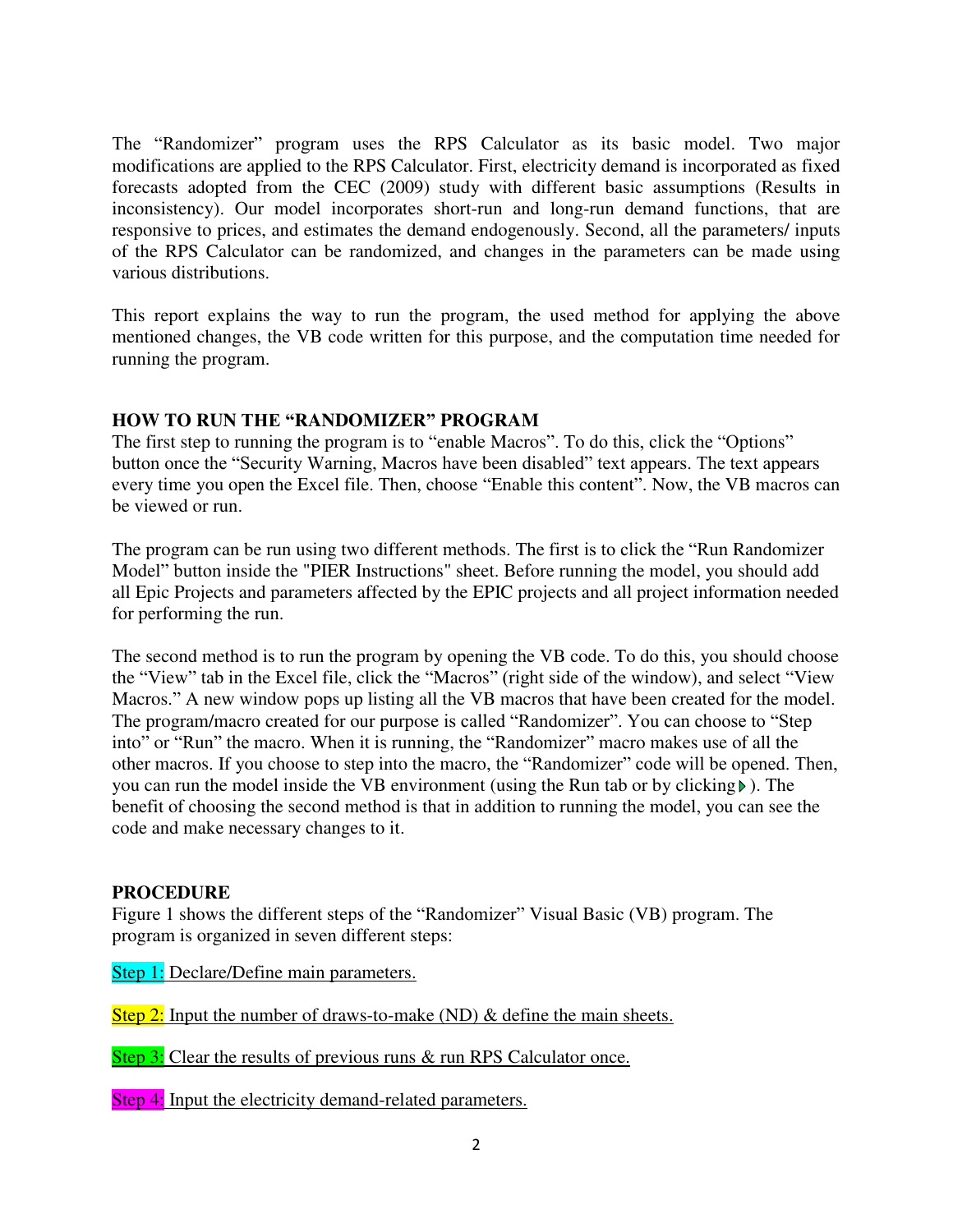Step 5: Find a random draw for each random parameter, iteratively.

Step 6: Update demand forecasts iteratively. Go to step 5 until all simulation draws are made.

# Step 7: Report outputs/results of running the modified RPS for each set of draws.

The VB program is attached in the Appendix using the above colors code and with clarifying comments. The general procedure (Figure 1) is as follows: the program starts by defining major variables (step1-light blue) and assigning values to some inputs (step 2-yellow), such as the number of simulation draws (ND). Then, the results from the previous runs are removed (step 3 green). Next, the demand functions' parameters and demand elements' shares are read (step 4 purple).

Then, the first iteration (NDr=0) is used to calculate the results of the base case (without EPIC projects). The next iterations  $(0 \triangle NDr \triangleleft ND)$  are used to calculate the effects of the random changes EPIC projects make to the RPS calculator parameters (inputs). Each iteration is run using new random draws (the changes in the exogenous parameters of the RPS Calculator). For each iteration, the random changes resulting from all EPIC projects are found, using "GenRandom" function defined in the VB code (step 5-Red). Then, the RPS Calculator is run iteratively to match the electricity demand and electricity prices with each other (step 6-dark green). After finding a closely-related demand and price outcomes, the results of the set of simulation draws are reported in the "PIER Outcome Draws" sheet (step 7-gray), and the procedure continues until all draws are made (NDr=ND).

As shown in Figure 1, the program consists of two major loops: the first loop for demand and price synchronization, and the second loop for iteratively running the model using different sets of simulation draws. The first loop is designed to find demand values which match electricity prices. The original RPS Calculator operates with fixed annual demand forecasts (CEC, 2009) as exogenous inputs and estimates the electricity prices. Therefore, we iteratively run the RPS calculator using the updated demand levels/inputs (based on the selected demand functions). This procedure can be repeated until the demand values and prices (average costs) converge to corresponding values (Demand(iteration N)=Demand(iteration N-1). However, because of limited computation time, we use only 5 iterations as the stopping criterion.

The second loop is intended to iteratively calculate the models' results using different sets of simulation draws. Each simulation draw consists of a set of draws for all the parameters/types of benefits that the EPIC projects affect. These draws are made based on the defined distributions for each type of benefit that can be gained from the project. These random draws then determine the changes in the RPS Calculator parameters or a collection of projects. Once the set of changes in the parameters are determined for each simulation draw, we can run the modified RPS model. Then, the results are saved. The procedure moves to the next iteration, and continues until the iterations' limit is reached (NDr=ND). The procedure ends after reporting all the simulation runs' results.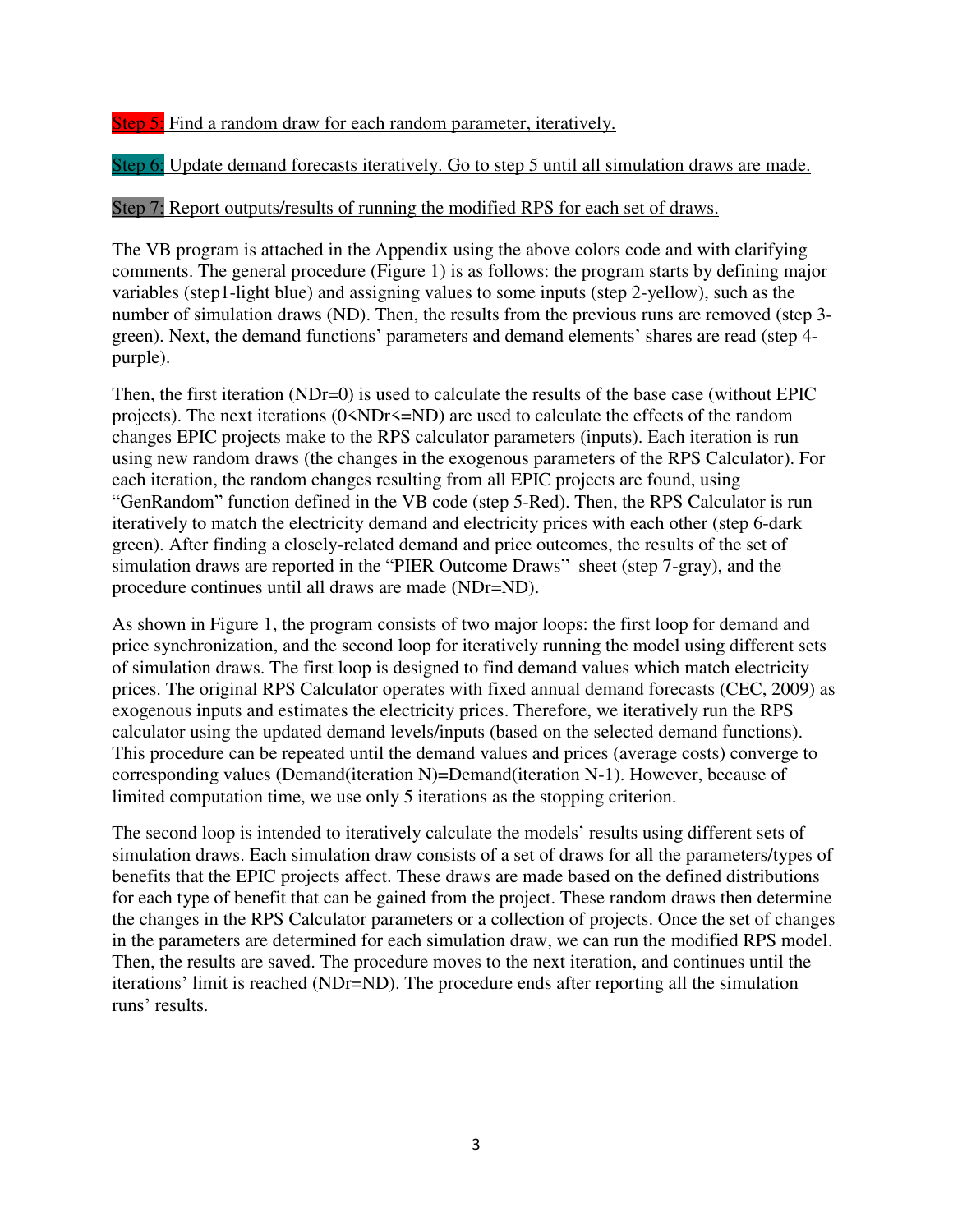

 **Figure 1 Overall flowchart of the EPIC model**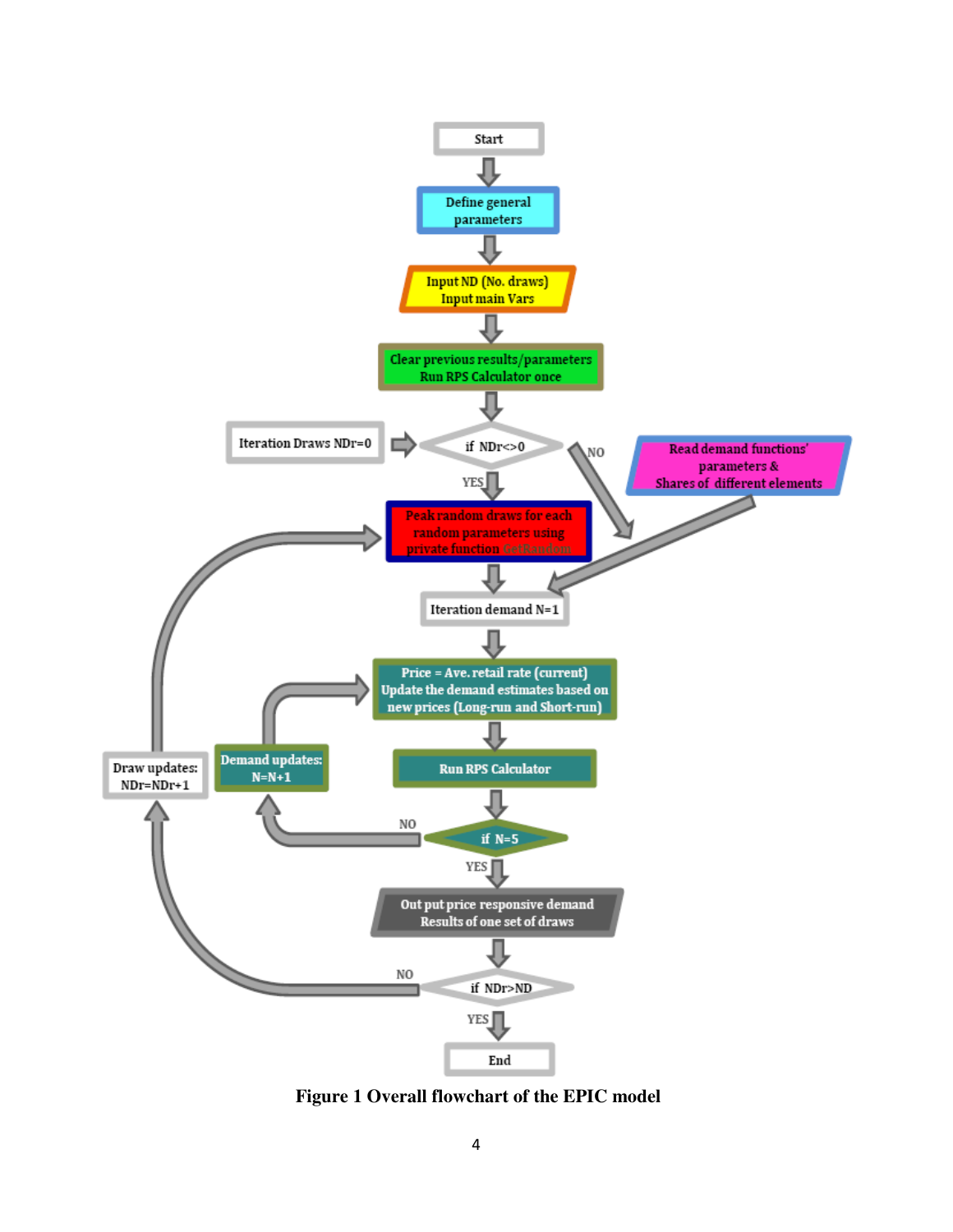More detailed steps of the program are provided in Figures 2 to 5. Figure 2 shows the detailed procedure for performing the steps 1 through 3. The first step (light blue) defines the main variables used for programming. These variables consist of the number of draws ("Draws") and number of projects ("Lines") variables, parameters of each distribution, location of the distribution parameters, integer variables ("i", "j", "k") mainly used for forming loops, and the number of empirical distributions ("empiricalnumbers"). The distribution parameters include the type of distribution ("Distribution"), "Upperbound", "Lowerbound", and "CentralEstimate". Also, the location-columns of these parameters are defined as variables ("DistributionCol", "UpperboundCol", "LowerboundCol", and "CentralEstimateCol").

The second step (yellow) assigns the number of draws' value to the corresponding variable ("Draws"-ND). Also, the main sheets ("PIER Projects to Model", "PIER Parameter Draws", "PIER Outcome Draws") are named so that referencing these sheets will be easier. Finally, the columns' numbers containing distribution parameters are stored in the corresponding variables.

The third step (green) deletes the previously saved values inside the "PIER Outcome Draws" sheet and the current parameter (Column H) of the "PIER Parameter Draws" sheet. The deletion restores the original conditions/parameters so that the results of the base case (without EPIC projects) can be calculated. Then, the RPS Calculator is run once, and the main results are stored.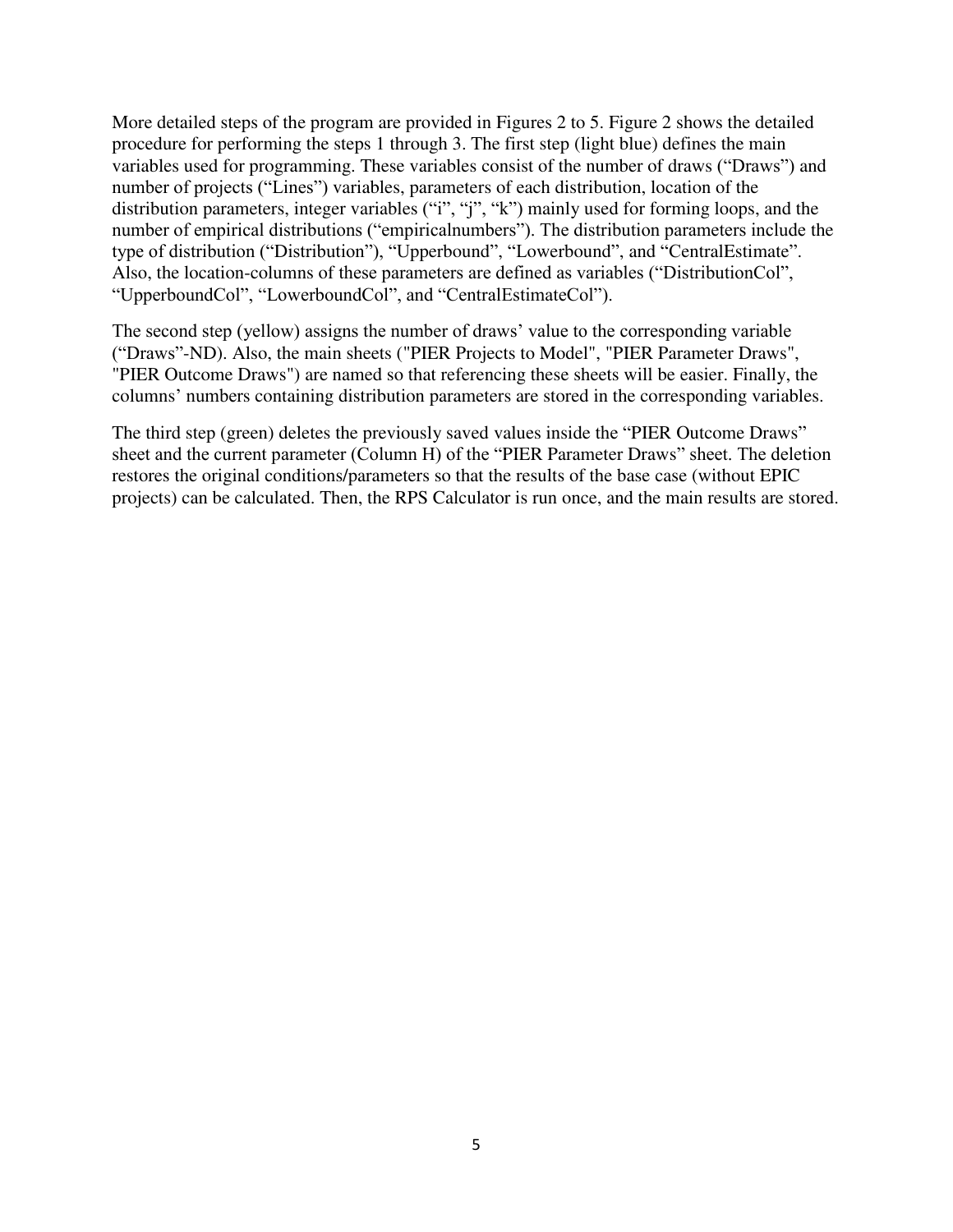

**Figure 2 Steps 1 to 3 of the procedure**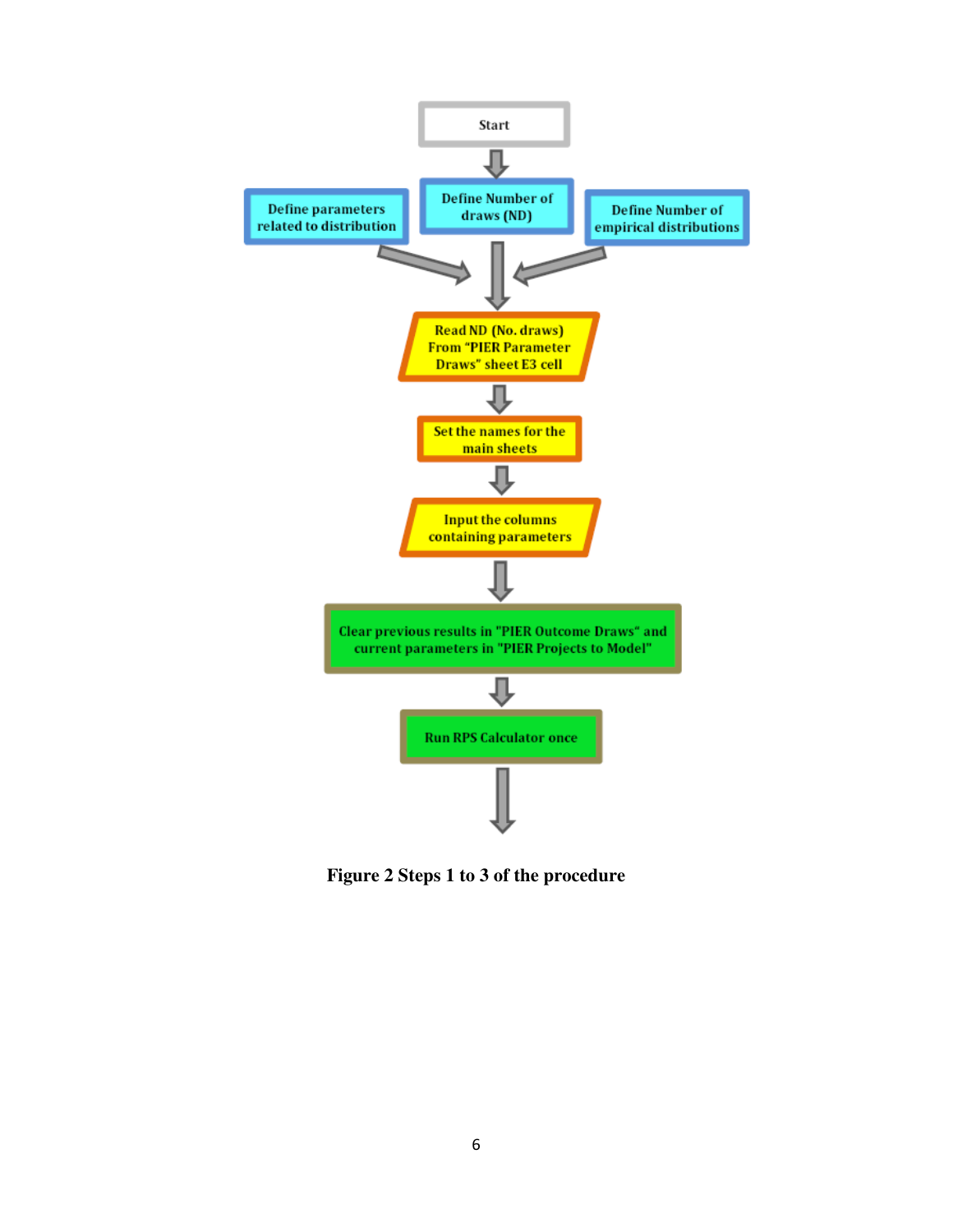Figure 3 details the procedures used for steps 4 and 5. Step 4 (purple) begins with defining the electricity demand functions' parameters (elasticity, A-coefficient), and the demand related variables (electricity prices in different years - Array "Electricity-prices" - and total electricity demand- Array "NetEnergy"-). Then, values from the Excel sheets are assigned to these variables. Demand functions' parameters are read from the "PIER Parameter Draws" sheet-cells H15 to H18.

Step 4 continues with defining and assigning the shares of different elements of electricity demand in 2012 and 2020, such as Peak share of total demand, Peak CSIDG share, Peak energy efficiency reduction share, Peak electric vehicle share, Coincident Peak share, as well as total energy efficiency reduction share, total electric vehicle share of total, and end-use share of total. Next, the shares of these variables for the 2013 to 2019 period will be calculated using interpolation. Also, values are assigned to the shares of demand for providers. Finally, the demand response variables are stored.

Step 5 (red) is designed to find random draws for each of the randomized parameters/types of benefits affected by PIER projects. Note that we can also randomize parameters which are not affected by EPIC projects, but we are not sure of the exact value of those parameters (stochastic variables, e.g. fuel prices can be considered as distributions instead of one fixed number).

For the first iteration (NDr=0), parameters are fixed at their original (non-random) values so that the base case (without EPIC effects) results can be calculated. For the next iterations, random draws for the randomized parameters (types of benefits) should be found. To this end, the information about all parameters' distribution are read from the "PIER Projects to Model" sheet.

Then, random draws are iteratively made using the "GenRandom" function. These draws will be stored in Item Draw cells (Column M) of the "PIER Projects to Model" sheet. The shifts in total demand and peak demand are stored separately. The demand shifts are not used directly for changing the inputs/parameters. The shifts should be applied to the demand functions, and the final demand values will be used to update demand inputs/forecasts in the Excel sheets.

Once all the benefits are drawn randomly, the set of new parameters can be calculated and used for a new RPS Calculator run. The run first updates all the parameters by adding the effect of EPIC projects to the original value and then replaces the existing values with the new ones.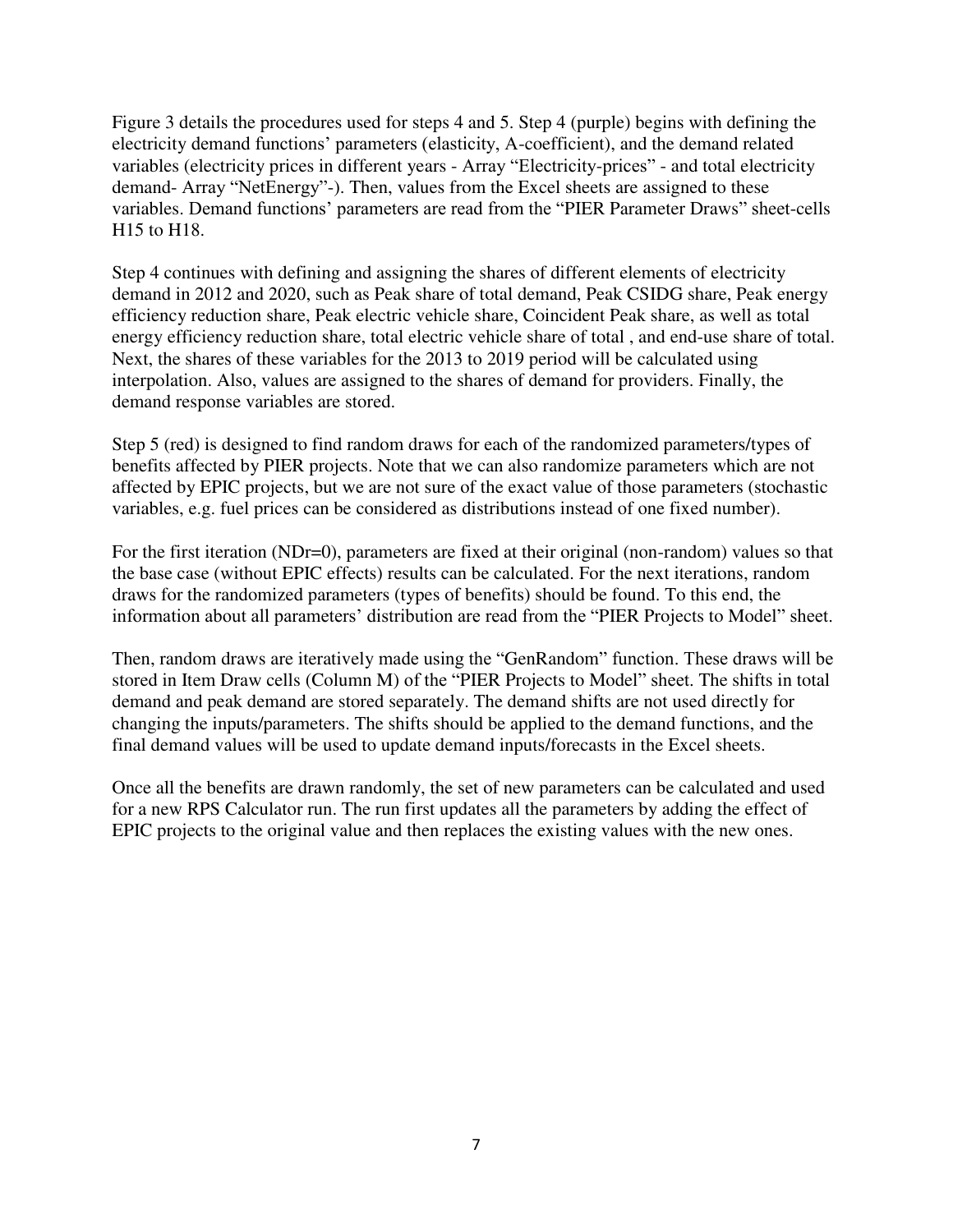

**Figure 3 Steps 4 to 5 of the procedure**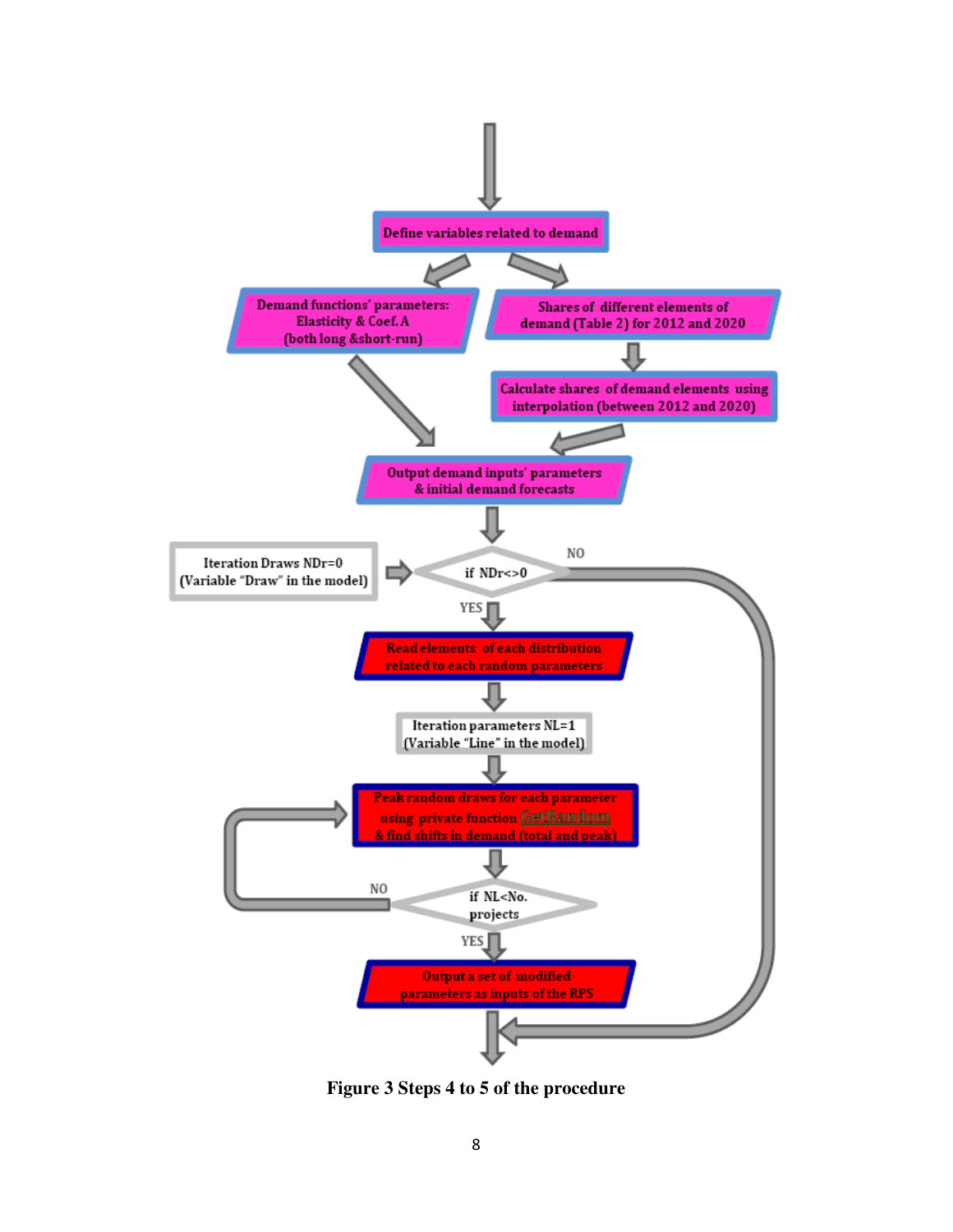Figure 4 illustrates the steps of the "GenRandom" function. VB programs can make use of newly defined functions. These functions are used in order to perform a repetitive action without repeating the accompanied code unnecessarily. The GenRandom function is defined to pick a random draw for each parameter (type of benefit). To do so, the mean ("Estimate"), type ("Distribution"), potential value ("PotentialType"), lower bound ("LowerBound"), upper bound ("UpperBound") of distributions should be added as inputs of the function. Simulation draw number ("DrawNo") is also an input of the function. The "DrawNo" variable determines the draw (row) of the empirical distributions which should be selected.

Two approaches are employed for creating random draws. One is to select one of the existing distributions (Log-Normal, Normal, and Uniform) and choose a random number from the distribution. The other is to use empirical distributions and directly get the random draw from the empirical distribution list. The list has been added in Column AC and the following columns from the "PIER Projects to Model" sheet. The later approach only needs the simulation draw number to pick the values consecutively from the list. The output of the function is a random draw for each parameter/type of benefit.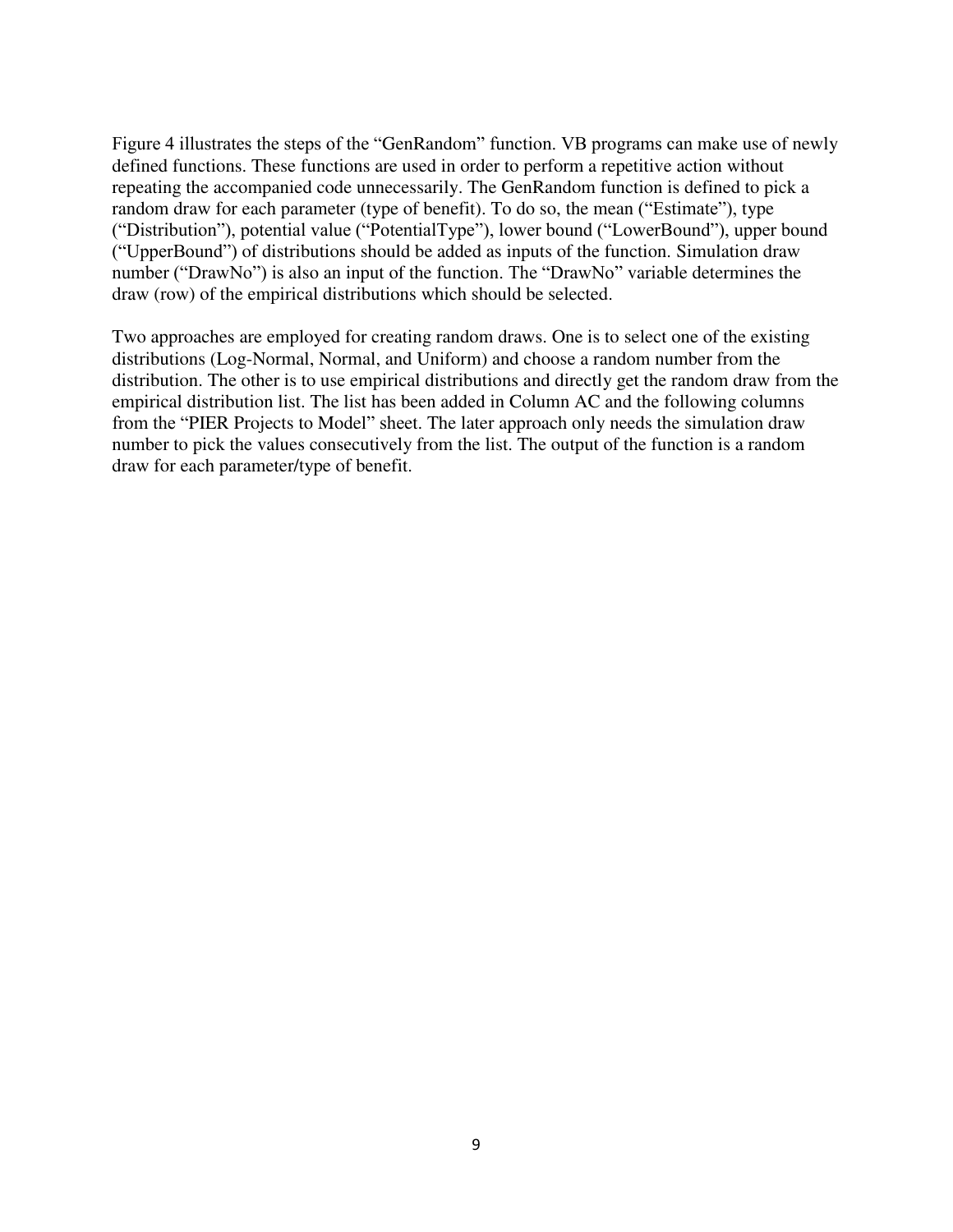

**Figure 4 Gen random function flowchart**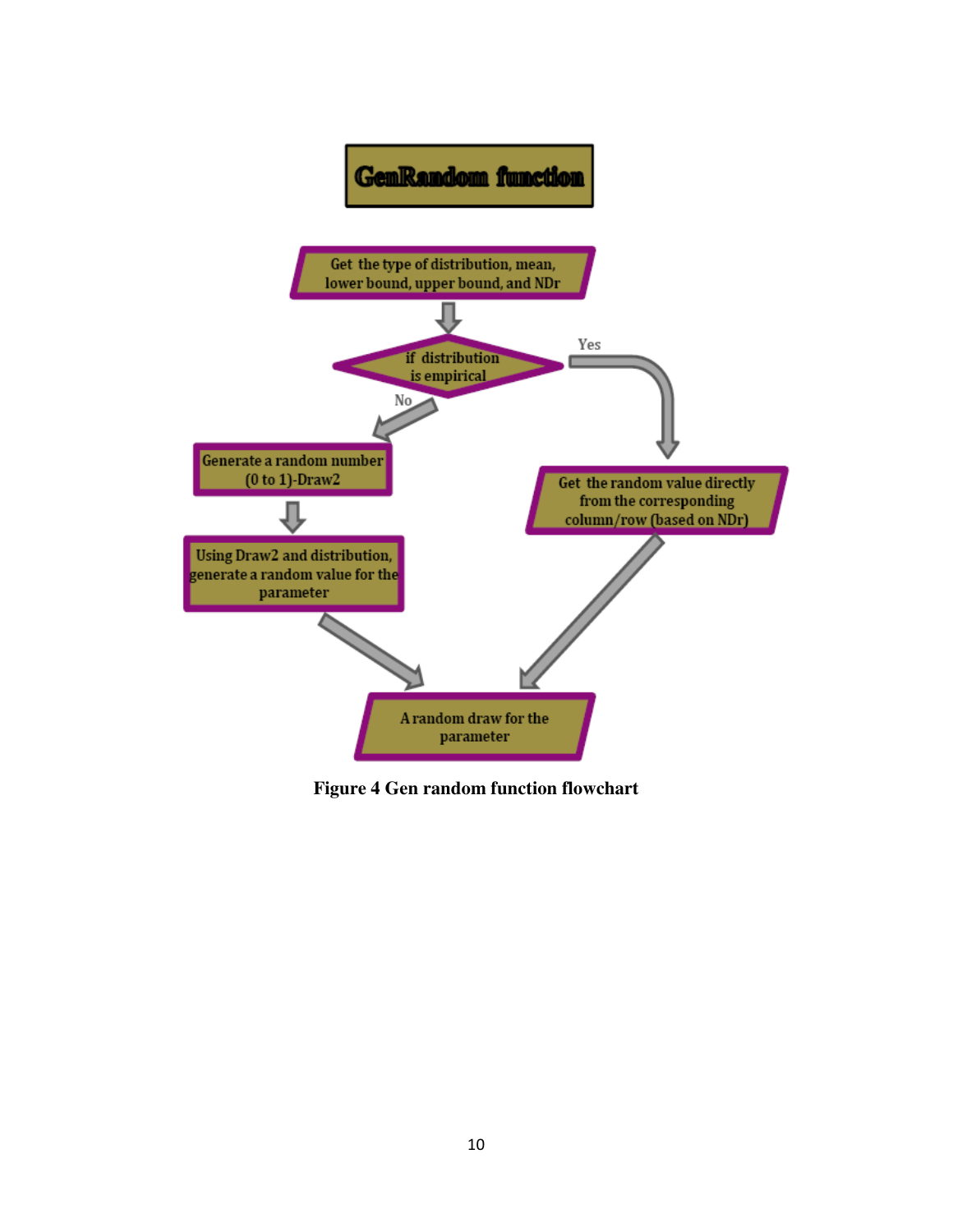Figure 5 shows the steps 6 and 7 of the program. Step 6 (dark green) is devised to match electricity prices with electricity demand levels iteratively. For the first iteration, we should run a VB Macro called "ResourceCalc". This Macro updates the costs of generating electricity for each type of generation based on new technology costs. We only need to run this Macro once whenever the cost parameters related to generating electricity are changed (only when  $N=1$ ).

The electricity prices are estimated by the average costs of producing electricity. The average costs can be found from the Row 361 of the ("zz - Cost Impacts") sheet after running the RPS Calculator. The total short-run demand in 2012 and the total long-run demand in 2020 are calculated based on the respective short-run and long-run demand functions, and all elements of demand are being updated using the updated total demand and the shares of each element in each year.

For the first iteration, the average costs of producing electricity (2008\$/kWh) for 2012 through 2020 are estimated by running the RPS calculator with its original demand forecasts. Then, the 2012 and 2020 electricity prices are calculated assuming prices equal the average costs (Kavalec et al., 2012). The prices, then, are used to estimate the 2012 through 2020 total demand based on the short-run and long-run functions, and the demand forecasts are replaced by the new calculated demand values. For the second iteration, the RPS calculator is run again but with the updated demand values, which results in new average costs, new prices, and new demand values consequently.

This procedure can be repeated until the demand values and prices (average costs) converge to corresponding values (Demand(iteration N)=Demand(iteration N-1). However, we choose five iterations of demand updating, which in most cases results in no more than 1% deviation in the demand values of the last two iterations. The outputs of Step 6 are the demand, prices, and costs forecasts between 2012 and 2020 for a set of simulation draws. The procedure should be repeated for all simulation draws until all the simulation draws are made (NDr=ND).

Step 7 (gray) reports the important results of running the RPS calculator. The results include average retail rates-electricity prices in different years (Row 361 of the "zz - Cost Impacts" sheet), 2020 in state and out of state renewable generation (Cells K4 to M12 of the " $z$  – Results" sheet), annual energy demand, annual total cost or revenue requirement (Row 360 of the "zz - Cost Impacts" sheet), annual LCA change in GHG emissions, 2020 change in labor, and annual non-LCA GHG mitigations. These results are saved in the "PIER Outcome Draw" sheet.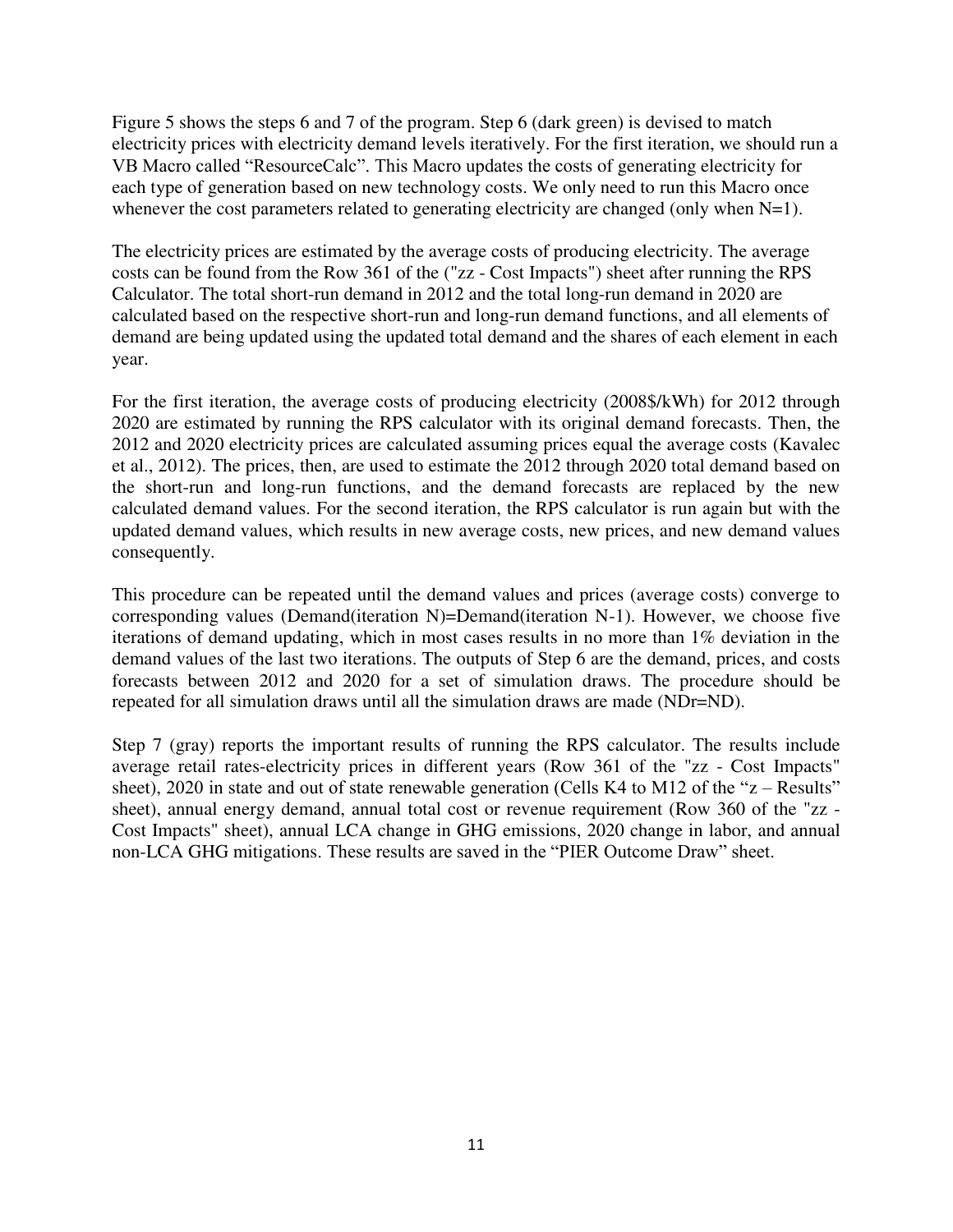

**Figure 5 Steps 6 to 7 of the procedure**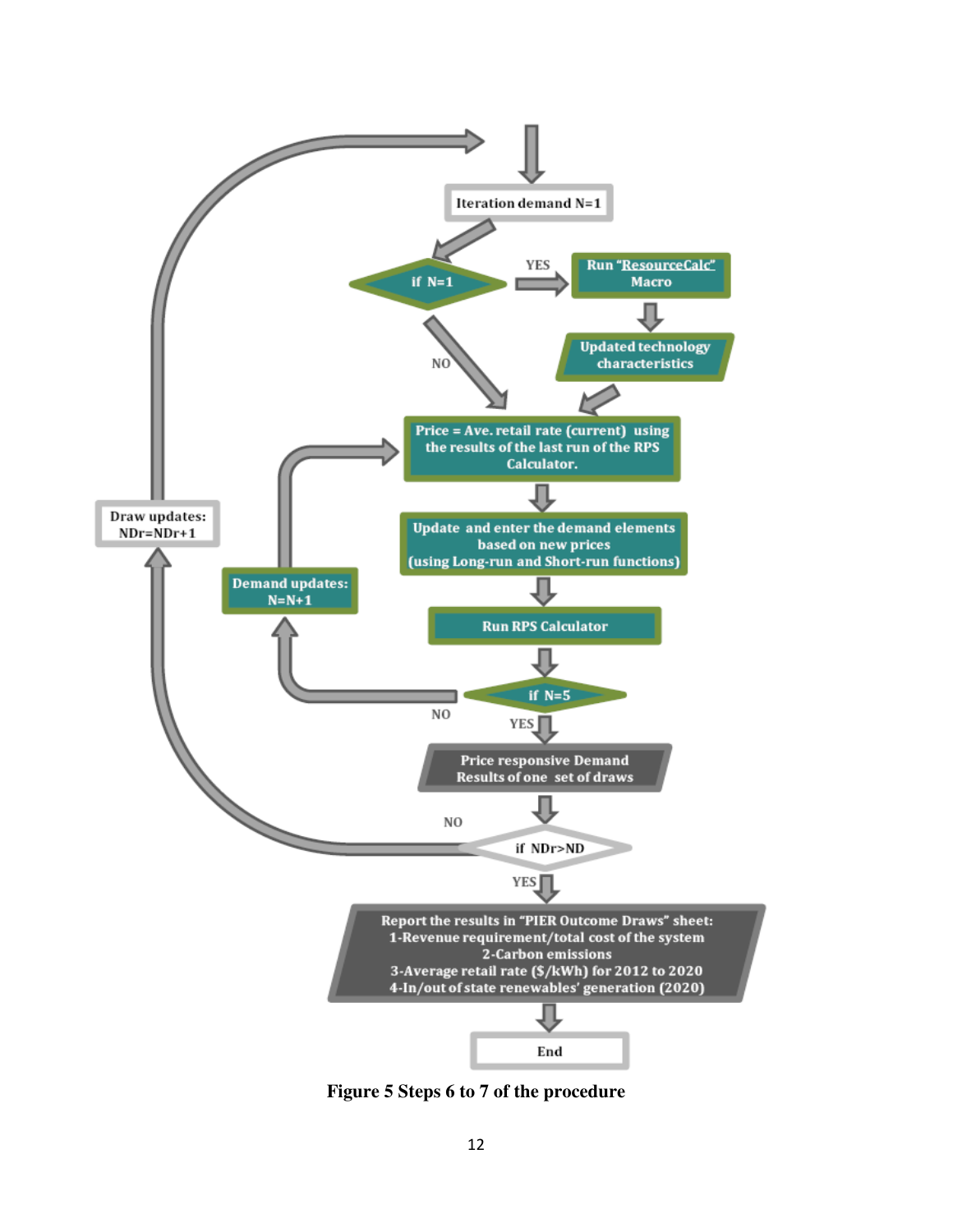# **COMPUTATION TIME AND ERROR**

The addition of the responsive demand feature to the RPS Calculator leads to higher computation time and some errors. The computation time of the original RPS calculator is about 9 seconds, so the computation time of the modified model is about 45 seconds (for one simulation draw, iterating 5 times). For some of our runs, which might need 100 to 1000 randomized simulations, the total computation time will be about 75 minutes to 12.5 hours, respectively.

The error in the calculation stems from the iterative process and indicates a difference between demand values in two consecutive iterations (the demand and price relationships in the demand functions and the intrinsic relationship inside the model do not match). Excluding Case 6, the highest difference in demand between two final iterations is 0.7% of total demand, which is a relatively small number. The exceptions are the cases which involve big changes in fuel costs. We might consider adding more iterations to the procedure in some cases, especially for high gas prices.

One last note about the computation time is that when some of the parameters related to the costs of different generation types are changed, a VB program (macro) called "ResourceCalc" must be run to update the levelized cost of the generations (as shown in Figure 1). This macro takes about 1.5 minutes, and significantly increases the computation time. As a result, the total computation time of performing 100 to 1000 randomized simulations increases to 3 hours and 45 minutes to 37.5 hours, respectively.

The respective computation time of the alternative version of the program is over 19 hours. The computation time is based on reporting 500 results (5 values for 100 projects). The time can change using more/less projects or potential values.

# **COPYRIGHT NOTE**

The author certifies that he has the right to deposit the contribution with MPRA.